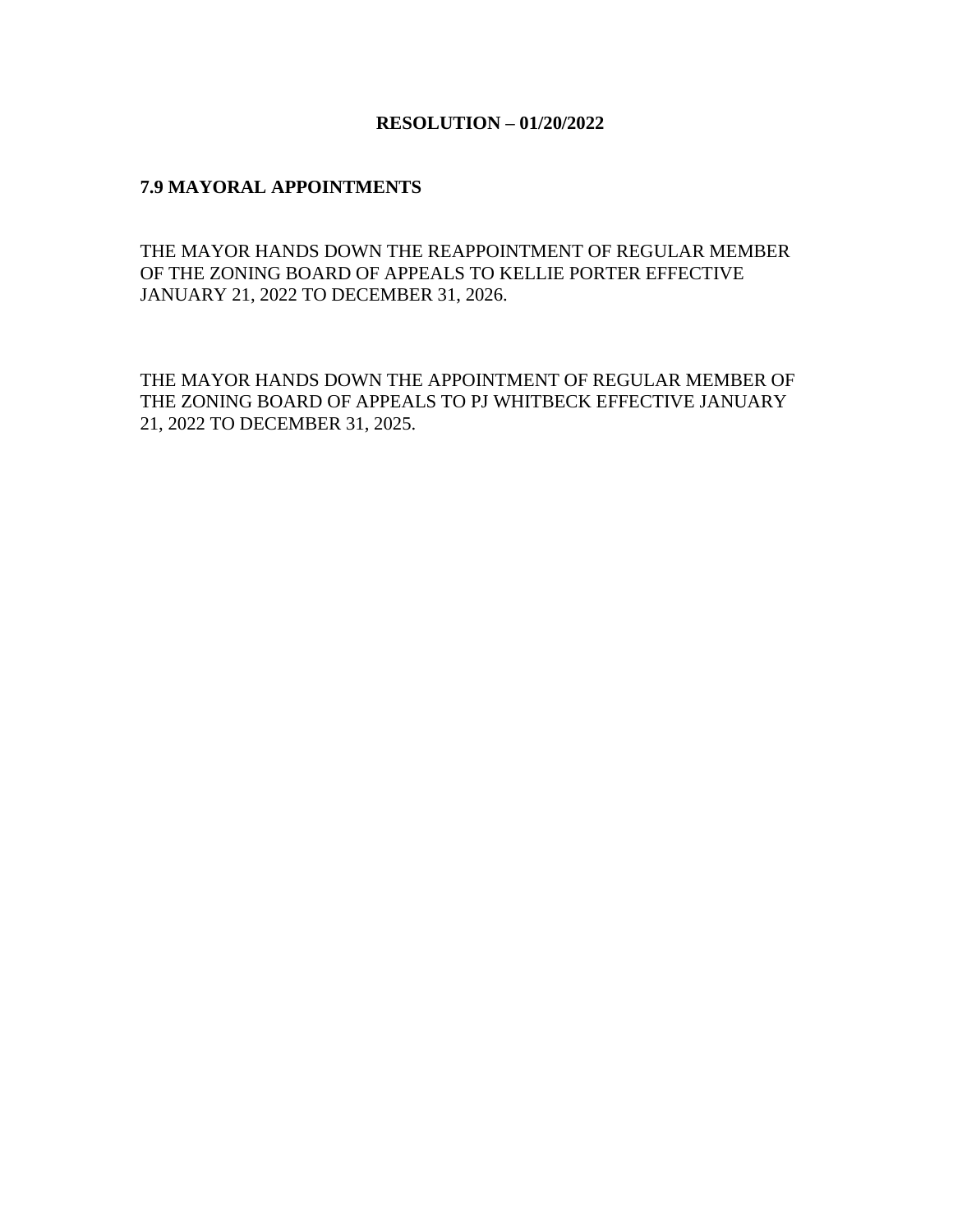### **7.10 AUTHORIZING 2022 RETAINER AGREEMENT WITH STAFFORD, OWENS, PILLER, MURNANE, KELLEHER & TROMBLEY, PLLC**

**RESOLVED:** in accordance with the request therefore, the Mayor is authorized to sign 2022 Retainer Agreement with Stafford, Owens, Piller, Murnane, Kelleher & Trombley, PLLC for Labor and Employment matters.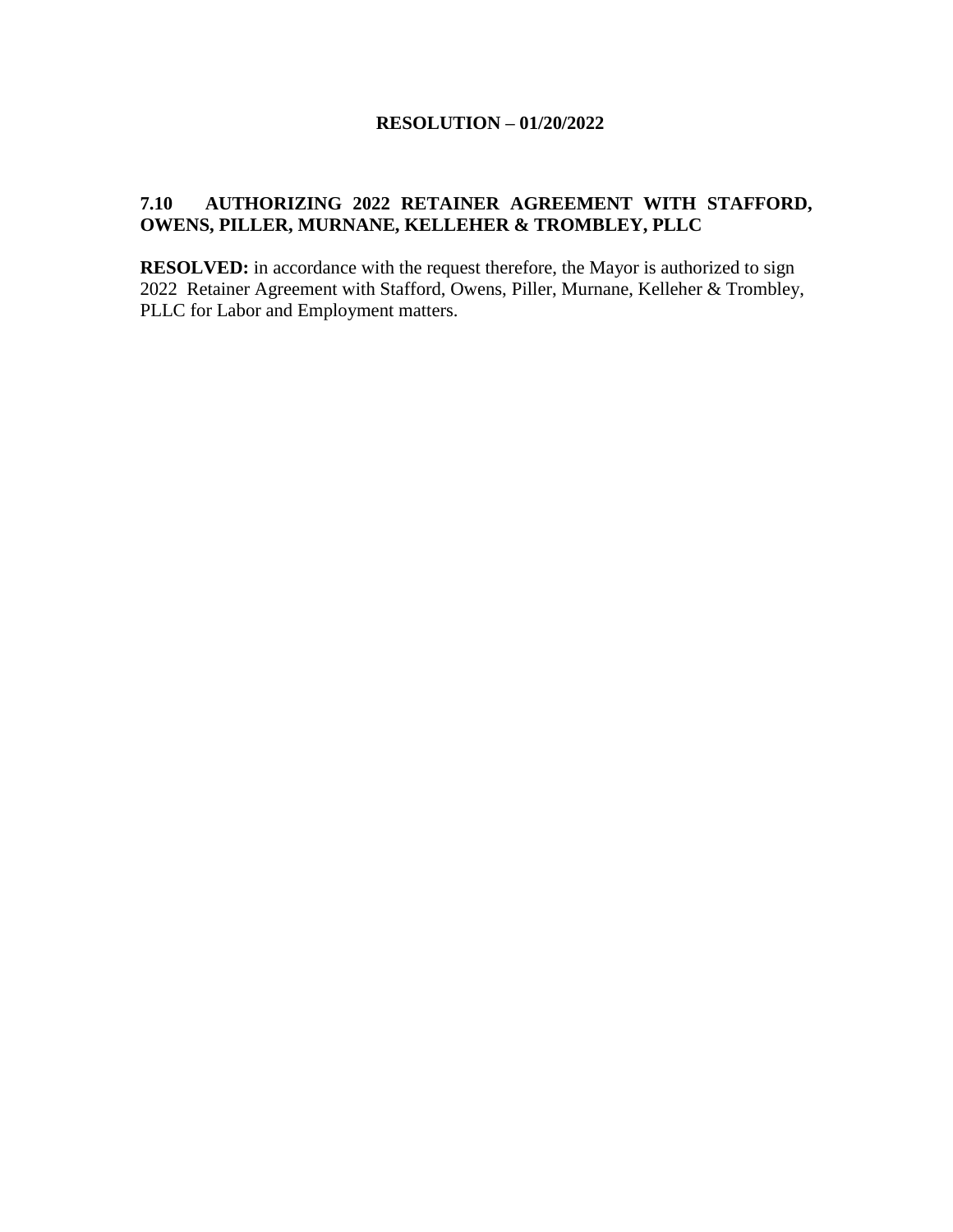# **7.11 APPROVAL OF 2022 "BEER GARDEN'S" FOR CITY OF PLATTSBURGH EVENTS**

### **1. Tannen-BOOM Event on 01/29/2022:**

In accordance with the request therefore, the Common Council approves The City of Plattsburgh to have a "Beer Garden" on January 29th 2022 as part of the Tannen-BOOM event from 12:00PM to approximately 8:00PM at the City Beach. Insurance proof for the event event is required. Alcohol will be served, and is permitted by the Council per Section 129-4 of the Code, and accordingly, NYS Liquor Authority permit compliance and documentation is required.

### **2. Mayor's Cup on 07/09/2022**

In accordance with the request therefore, the Common Council approves Plattsburgh Sunrise Rotary to have a "Beer Garden" on July 9, 2022 as part of the Mayors Cup Festivities, from 11:30am to approximately 5:00pm at the City Beach. Insurance proof for the Mayor's Cup event is required. Alcohol will be served, and is permitted by the Council per Section 129-4 of the Code, and accordingly, NYS Liquor Authority permit compliance and documentation is required.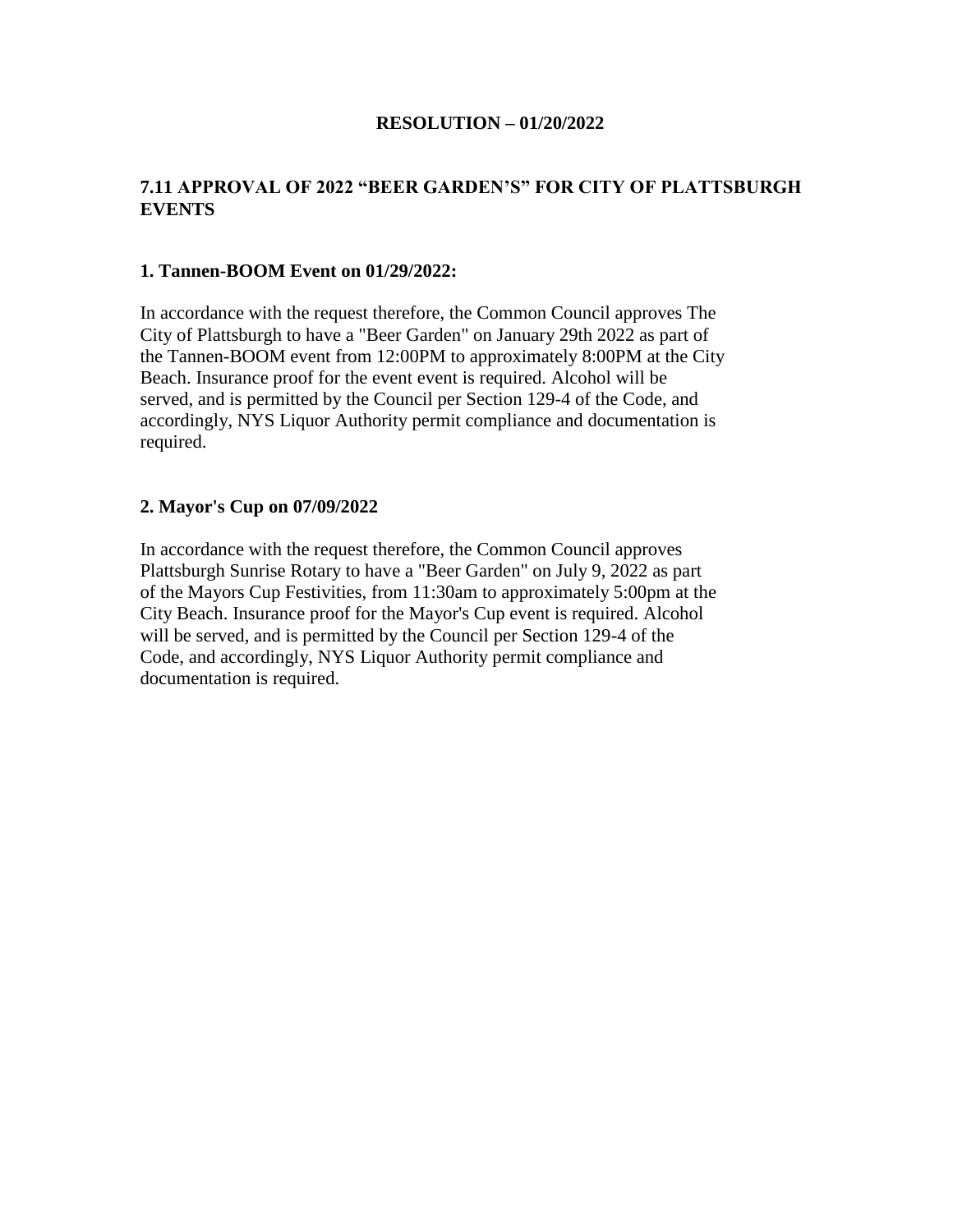# **7.12 AWARD OF THE CONSTRUCTION INSPECTION PHASE OF THE PEDESTRIAN SAFETY ACTION PLAN (PSAP) GRANT**

RESOLVED: In accordance with the request therefore the Common Council awards the Construction Inspection phase of Pedestrian Safety Action Plan (PSAP) Grant to C&S Engineers, Inc. for a total of \$57,000.00 which is to be funded from the PMLD Electrical System Budget until reimbursement from NYSDOT occurs.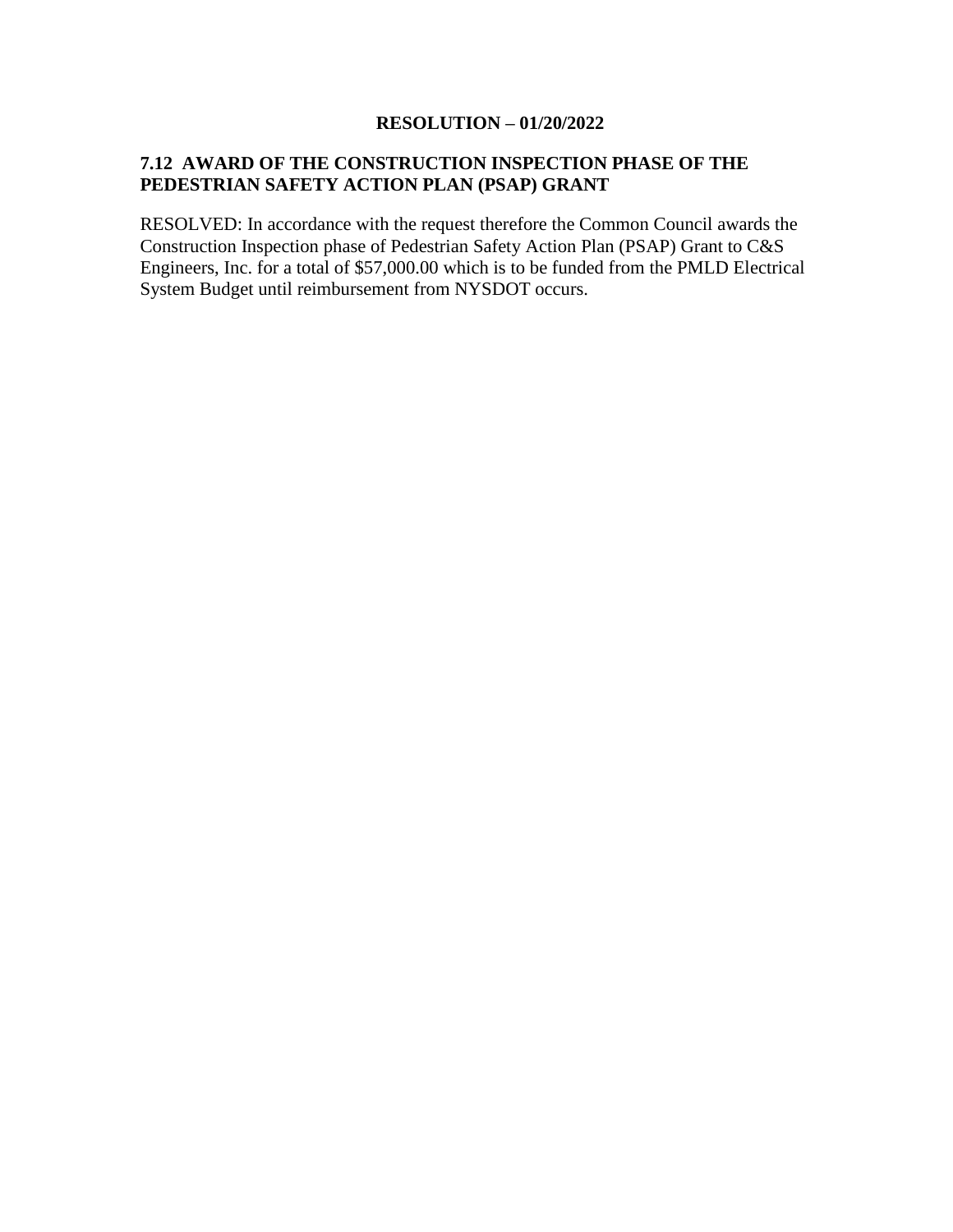### **7.13 AWARD OF THE CONSTRUCTION PHASE OF THE PEDESTRIAN SAFETY ACTION PLAN (PSAP) GRANT**

RESOLVED: In accordance with the request therefore the Common Council awards the construction phase of Pedestrian Safety Action Plan (PSAP) Grant to Luck Bros. Inc. for a total Base Bid of \$495,369.00 which is to be funded from the PMLD Electrical System Budget until reimbursement from NYSDOT occurs.